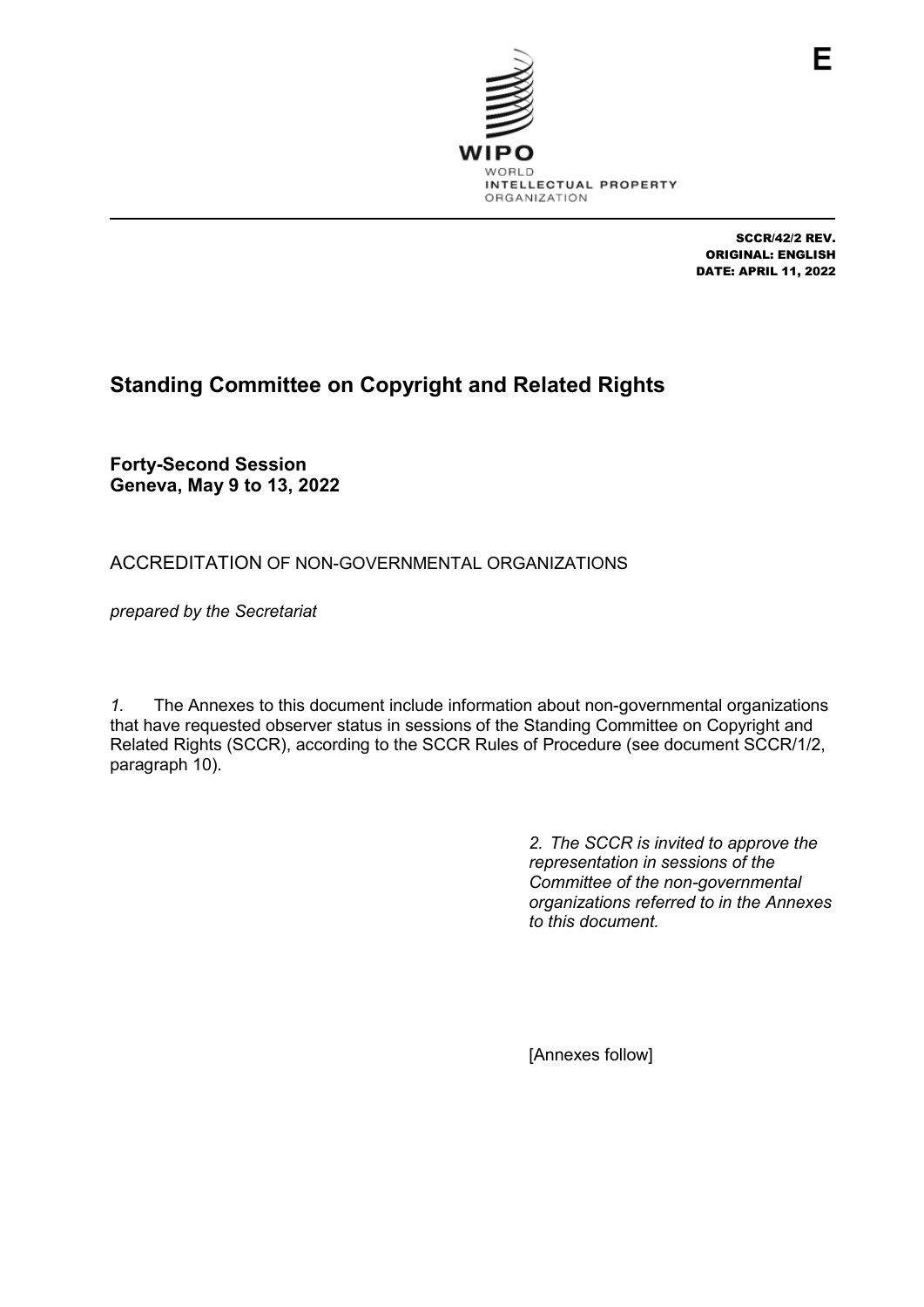# NON-GOVERNMENTAL ORGANIZATIONS THAT HAVE REQUESTED REPRESENTATION AS OBSERVERS IN SESSIONS OF THE STANDING COMMITTEE ON COPYRIGHT AND RELATED RIGHTS (SCCR)

# *Fundacja "Centrum Cyfrowe"*

Centrum Cyfrowe was established in 2010 as a think-and-do tank with a focus on fostering a digital civic society in Poland through the development of open models for education, science, culture and public information. Its mission is to make the world more inclusive, more cooperative and more open by changing the way people learn, participate in culture, use the internet and exercise their rights as internet users. One of the primary objectives is the introduction of policies and practices related to the open sharing of resources, with particular focus on public resources. It also advocates the use of digital technologies for the public interest, and the development of policies in support of this goal.

The principal areas of work are policymaking and community building with a focus on open education, openGLAM, openness of public resources and copyright reform. Its main modes of activity are: policy work and advocacy, education and training, tech development and research.

*Full contact information*

President of the Board: Magdalena Biernat

Board Member: Aleksandra Janus

Fundacja Centrum Cyfrowe Chmielna 24/2 00-020 Warszawa Poland

Telephone number: +48 533 951 925 Email: mdrabczyk@centrumcyfrowe.pl Web:<https://centrumcyfrowe.pl/en/>

[Annex II follows]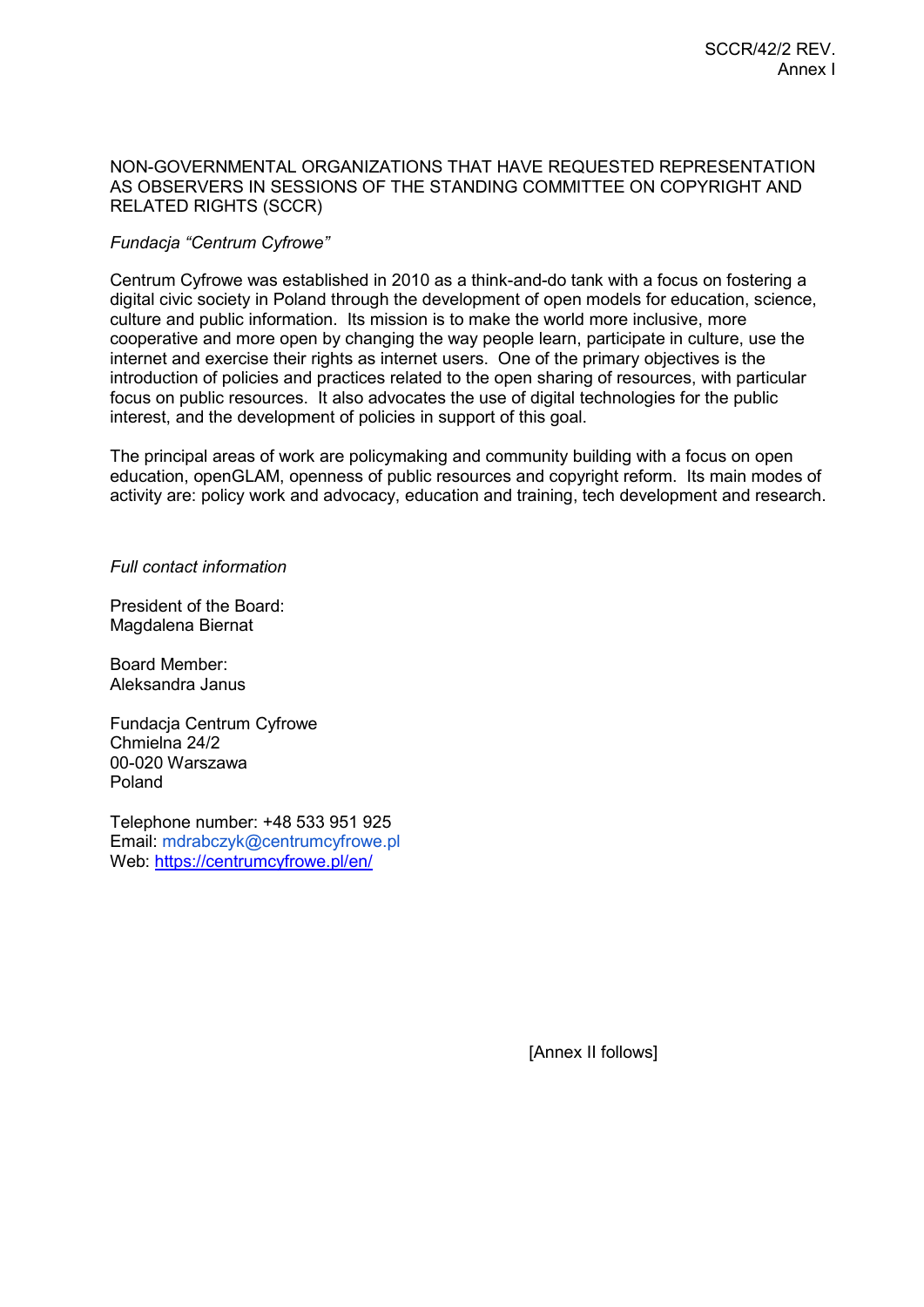# *Global Expert Network on Copyright User Rights*

The Global Expert Network on Copyright User Rights is a network of over 100 copyright scholars and experts from over 30 countries who produce research and public testimony on the value of "user rights" within domestic and international copyright law.

*Full contact information*

Sean Flynn, Director, PIJIP

4300 Nebraska Ave NW Washington DC, 20016, USA Office 205, PIJIP

Telephone number: +1 202 274 400 / +1 571-417-8589 Email: [andres@wcl.american.edu](mailto:andres@wcl.american.edu)

[Annex III follows]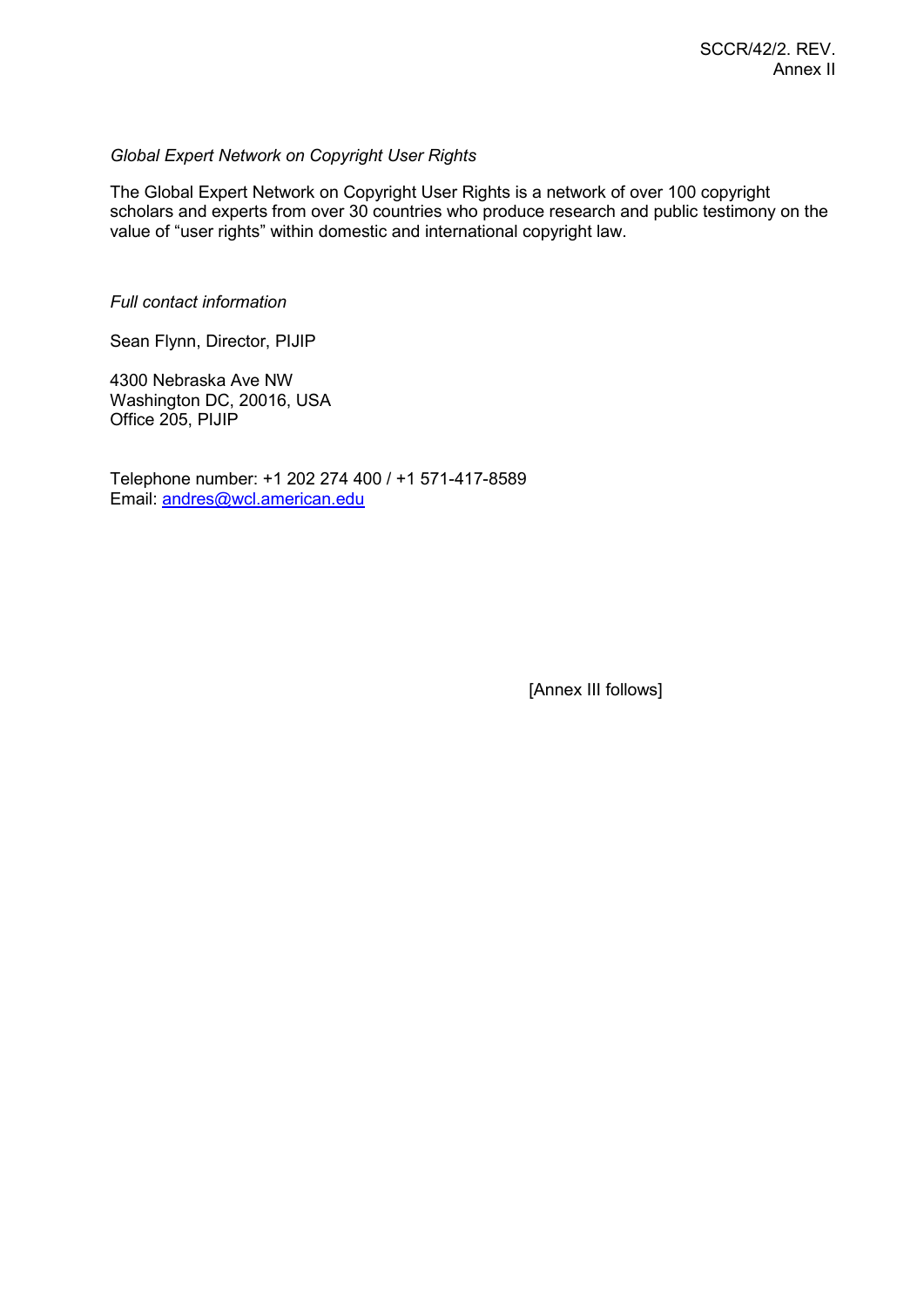*Intellectual Property Institute (IPI)*

IPI, founded in 2004, is a research, training and consultancy institution, operating in the fields of intellectual property law, copyright, internet law and data governance. IPI is an NGO. IPI's main research activities are focused on exceptions and limitations in copyright, digitalization and lately on data governance and artificial intelligence. IPI organizes training and lectures and supports advocacy works of public interest institutions in research and education. IPI is located in Ljubljana, Slovenia and its activities are focused on Slovenia and the EU.

*Full contact information*

Dr. Maja Bogataj Jančič

Dalmatinova ulica 2 1000 Ljubljana **Slovenia** 

Telephone number: +386 41733 625 Email: [maja.bogataj@ipi.si](mailto:maja.bogataj@ipi.si) Web: [www.ipi.si/](http://www.ipi.si/)

[Annex IV follows]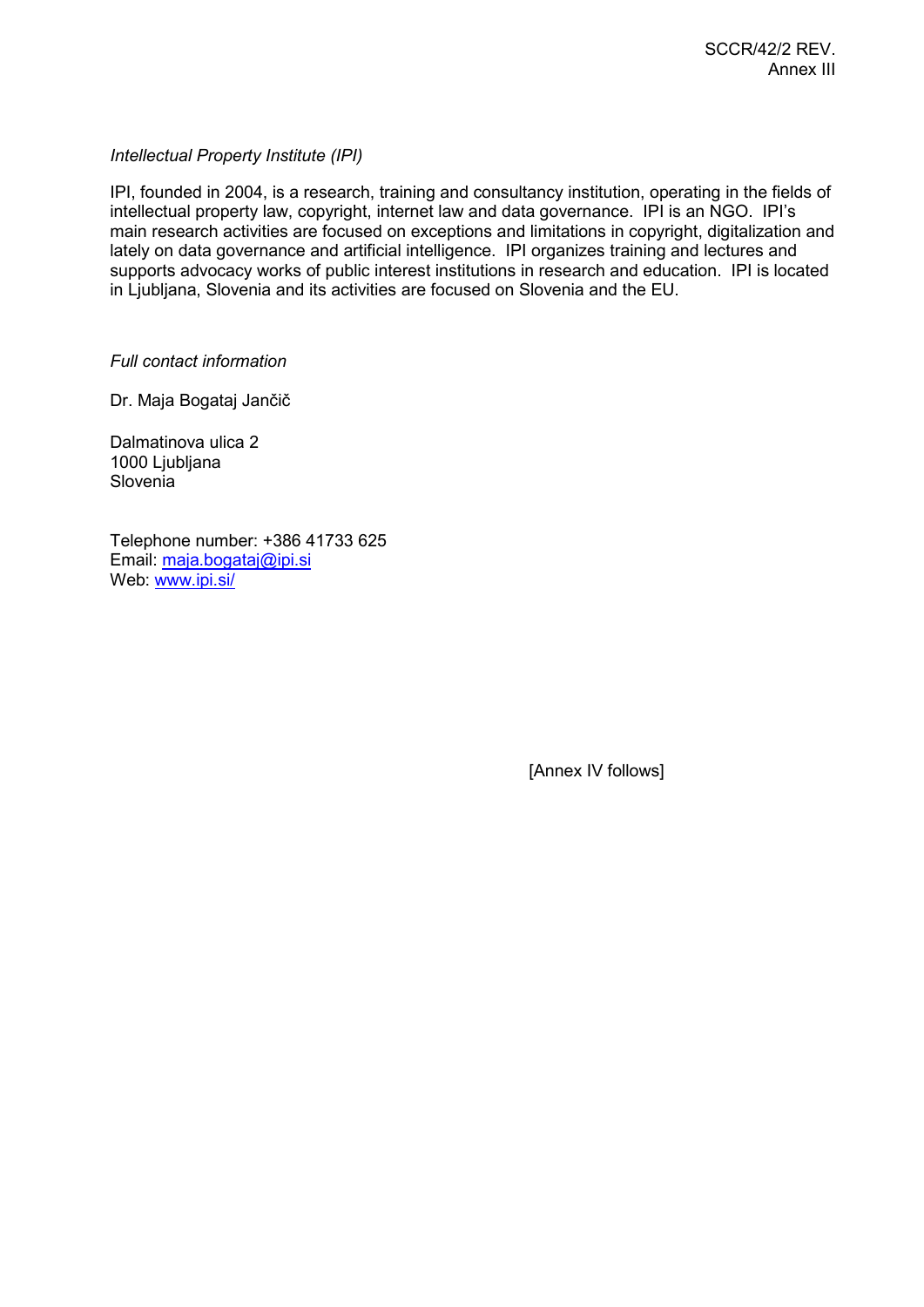# *Red en Defensa de los Derechos Digitales, A.C. (R3D)*

R3D is a Mexican organization dedicated to the defense and promotion of human rights in the digital environment. Since 2014, R3D uses applied research, advocacy, communications, and strategic litigation to promote respect for human rights in the digital environment, including the rights to privacy, freedom of expression, non discrimination, access to information and communication technologies, access to knowledge and many others.

R3D is frequently consulted and invited to participate in discussions related to the impact of technology on human rights by the Mexican Congress, data protection and telecommunications regulatory agencies, as well as international organizations like the Inter-American Commission on Human Rights, the UN human rights system and UNESCO.

#### *Full contact information*

Advocacy Officer: Iván Alejandro Martínez Montaño

San Ramón 14 Colonia Del Valle Benito Juárez C.P. 03100 Mexico

Telephone number: +52 5555041636 Email: [ivan@r3d.mx](mailto:ivan@r3d.mx) Web: [https://r3d.mx](https://r3d.mx/)

[Annex V follows]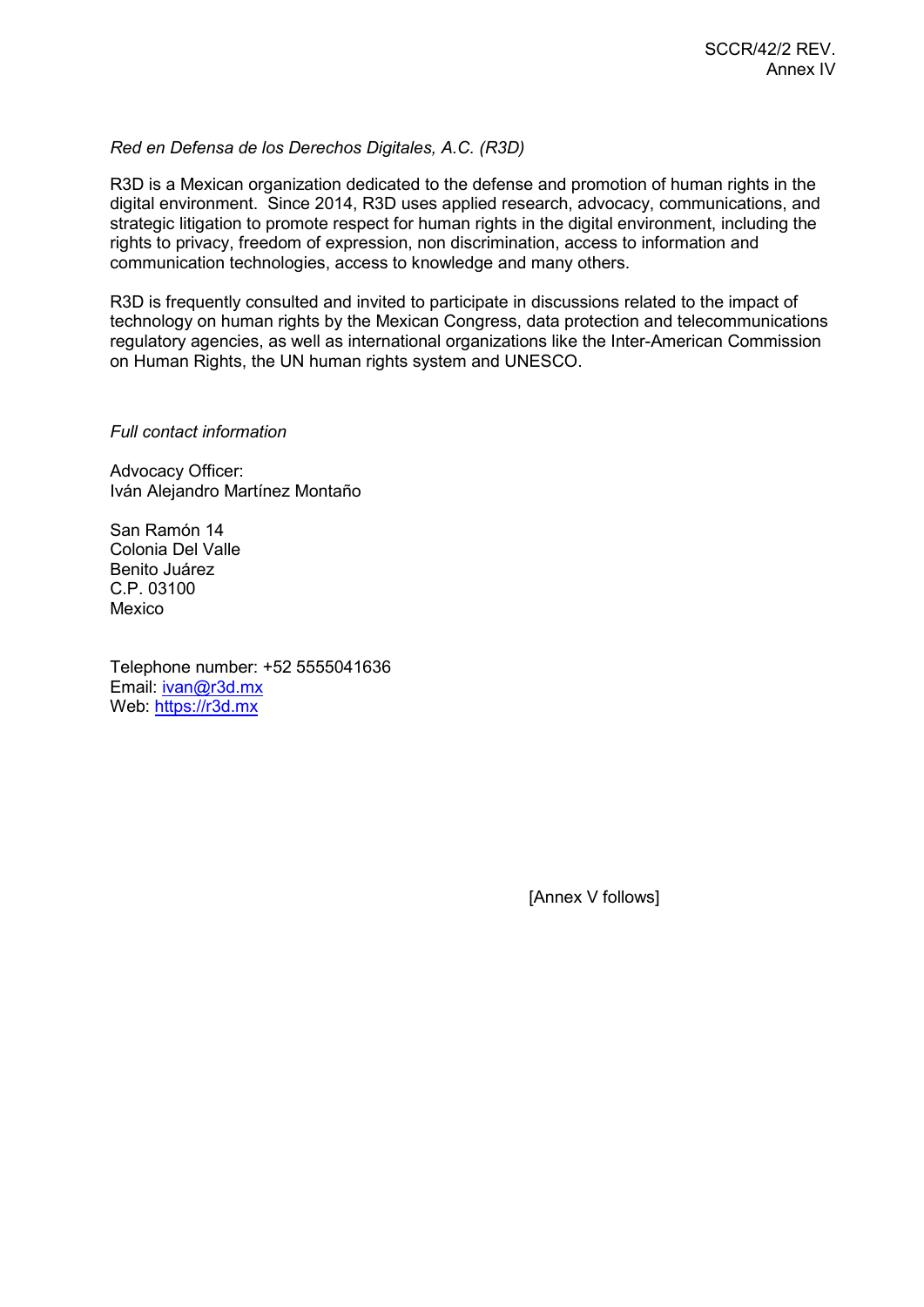## *Sociedad Argentina de Gestión de Actores e Intérpretes (SAGAI)*

SAGAI is a non-profit civil association of collective management whose mission is to enforce the intellectual rights of actors, actresses, dancers and voice interpreters in the Argentine territory. Such rights are enforced through the collection and distribution of royalties generated by the public communication of their creative work. The entity was legally constituted in 2006, and in the same year it was recognized by a decree of the Executive Power of the Argentine Republic as the only collective management entity authorized to administer the rights of the aforementioned performers. SAGAI also provides assistance, promotion, work and training services to its members.

#### *Full contact information*

General Director: Yuriem Echevarría

Marcelo T. de Alvear 1490 C1060AAB Ciudad Autónoma de Buenos Aires Argentina

Telephone number: +54911-5219-0632 Email: [yechevarria@sagai.org](mailto:yechevarria@sagai.org) Web: [www.sagai.org](http://www.sagai.org/)

[Annex VI follows]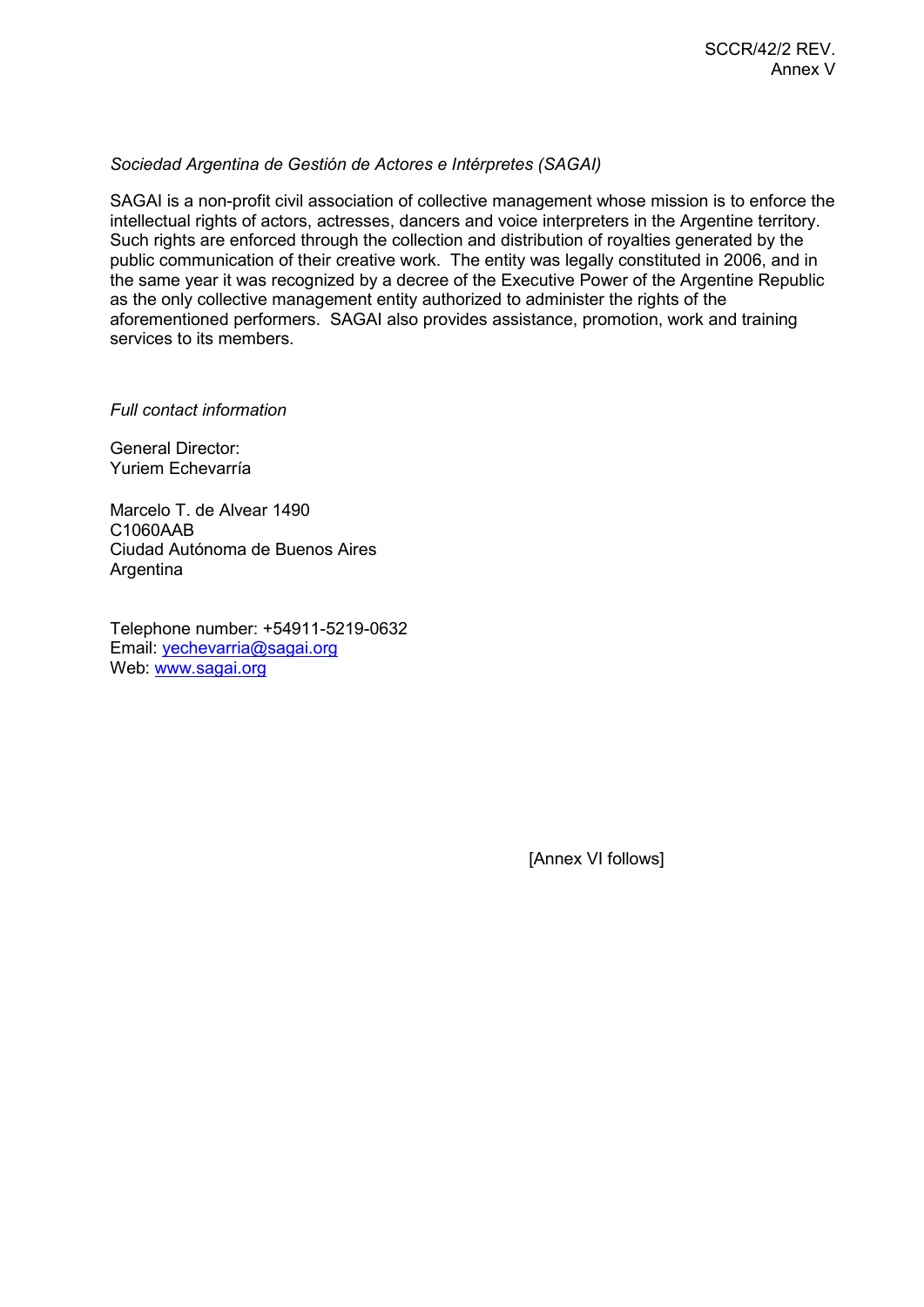## *Wikimedia France — association for the sharing of free knowledge*

Wikimedia France is a French non-profit association founded in 2004 with the main goal to promote the free sharing of knowledge, in respect of copyright laws. Currently based in Paris, Wikimedia France recognizes a fundamental right to information and shares the ideal of a world in which every person would have free access to the sum of human knowledge. It is fully committed, within the Wikimedia movement, to breaking down the social, political, and technical barriers that prevent people from accessing and contributing to free knowledge. It develops programs with educational and cultural institutions, and French authorities to improve knowledge dissemination.

## *Full contact information*

Chair: Capucine-Marin Dubroca-Voisin

Wikimedia France 28 rue de Londres 75009 Paris France

Telephone number: +33 1 42 36 26 24 Email: [naphsica.papanicolaou@wikimedia.fr](mailto:naphsica.papanicolaou@wikimedia.fr)  Web: [www.wikimedia.fr](http://www.wikimedia.fr/)

[Annex VII follows]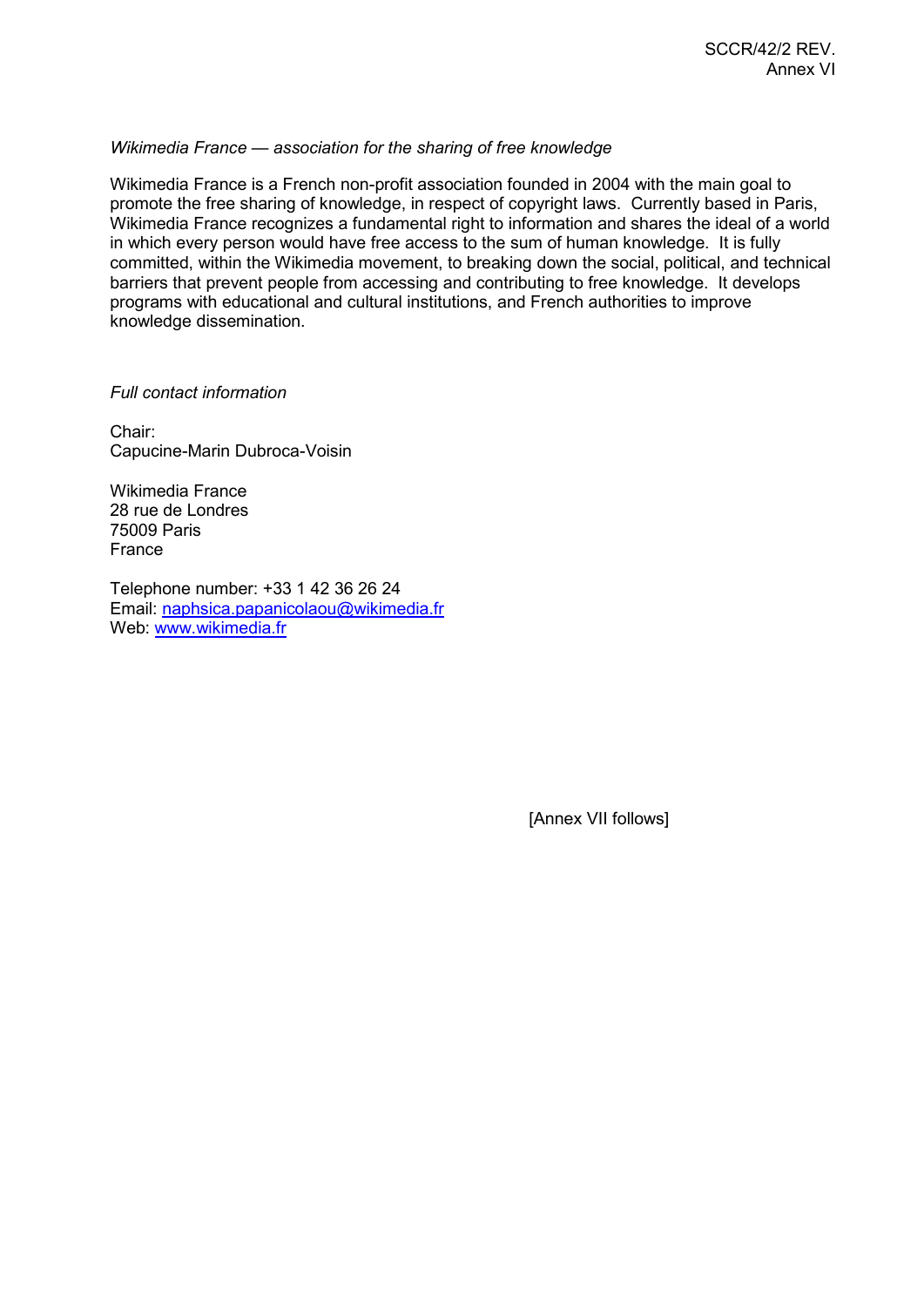# *Wikimedia Sverige*

Wikimedia Sverige is a non-governmental organization based in Sweden, working to make free knowledge accessible and shared online. This is especially done through the Wikimedia platforms, most notably Wikipedia and Wikimedia Commons, which the Wikimedia movement runs. The NGO was founded in 2007, and its headquarters are based in Stockholm.

#### *Full contact information*

Project Manager Involvement and Advocacy: Eric Luth

Hammarby Kaj 10 D 120 32 Stockholm Sweden

Telephone number: +46 765 55 50 95 Email: [eric.luth@wikimedia.se](mailto:eric.luth@wikimedia.se) Web: [www.wikimedia.se](http://www.wikimedia.se/)

[Annex VIII follows]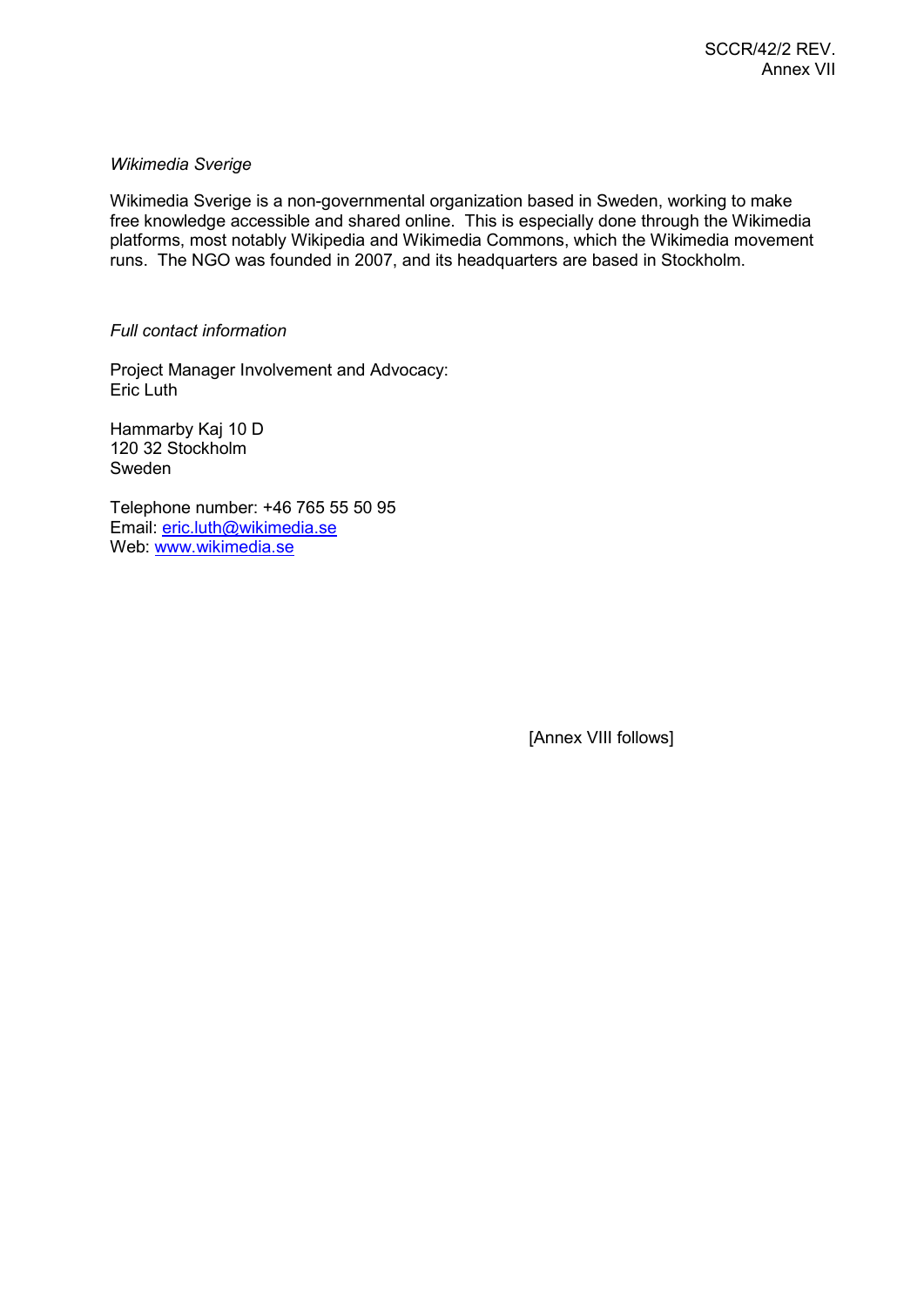## *Wikimedia Switzerland*

Wikimedia CH was founded on 14 May 2006 and was officially recognized as a national chapter by the Wikimedia Foundation in 2007. The association exists to promote the free dissemination of knowledge in Switzerland and beyond. It aims to support and promote Wikimedia projects, such as the free online Encyclopedia Wikipedia, the multimedia database Wikimedia Commons, the offline version of Wikipedia Kiwix and many more open-source projects. In partnership with different educational and cultural institutions, it is focusing its activities on three main areas to reach as many people as possible: Education, GLAM and Community and Outreach.

*Full contact information*

Executive Director: Jenny Ebermann

Wikimedia CH c/o BDO SA Via Vedeggio 3 6814 Lamone **Switzerland** 

Telephone number: +41 79 255 55 08 Email: [info@wikimedia.ch](mailto:info@wikimedia.ch) Web: [www.wikimedia.ch](http://www.wikimedia.ch/)

[Annex IX follows]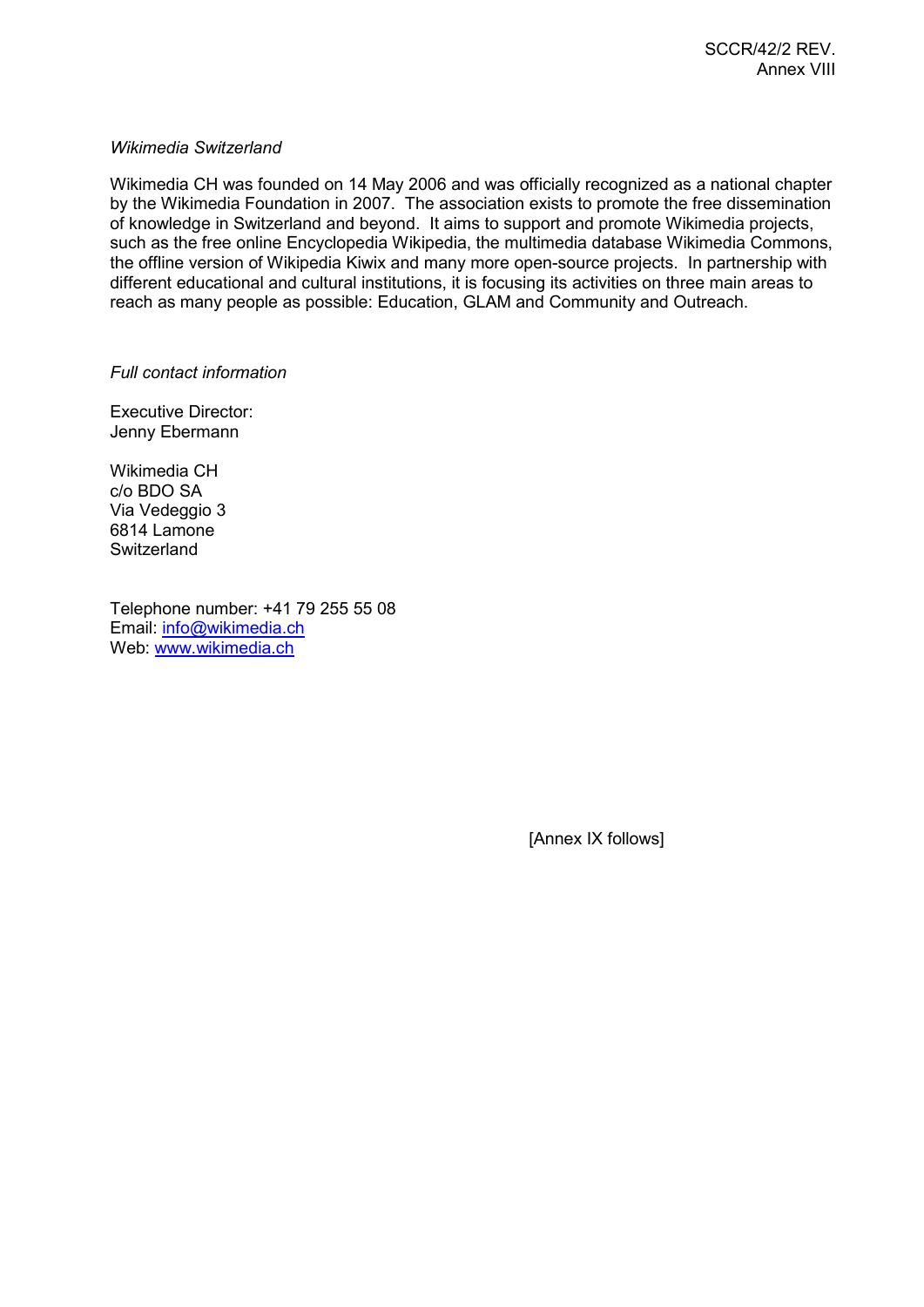## *Wikimedia Germany - Association for the Promotion of Free Knowledge*

Wikimedia Deutschland was founded in 2004 in Germany to liberate knowledge and make it accessible for all people to use. Wikimedia Deutschland is a registered non-profit association under German law and, as of 2022, has around 100,000 members and around 150 full-time staff. Headquartered in Berlin, Germany, Wikimedia Deutschland carries out its purpose by supporting the Wikimedia projects (including Wikipedia, Wikidata, and Wikimedia Commons) and their volunteer communities. In addition, Wikimedia Deutschland promotes open culture, education, and research, advocates for a legal framework that facilitates access to knowledge, and develops software solutions for free knowledge projects.

#### *Full contact information*

Executive Director: Dr. Christian Humborg

Wikimedia Deutschland – Gesellschaft zur Förderung Freien Wissens e. V. Tempelhofer Ufer 23/24 10963 Berlin **Germany** 

Telephone number: +49 (0)30-219 15 826-0 Email: [politik@wikimedia.de](mailto:politik@wikimedia.de) Web: [https://www.wikimedia.de](https://www.wikimedia.de/)

[Annex X follows]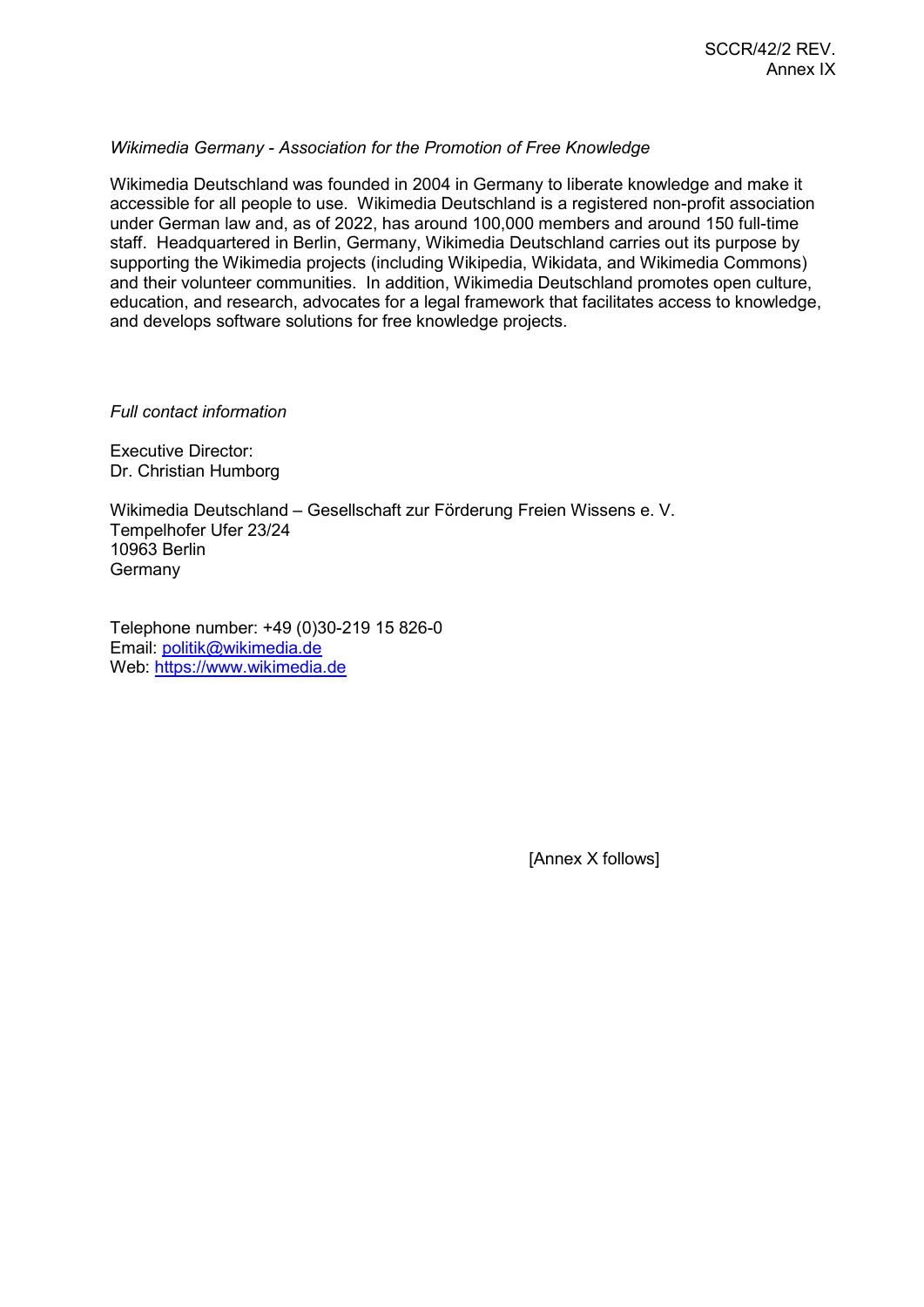## *Wikimedia Italy – association for open knowledge dissemination*

Wikimedia Italia is the Italian chapter of the Wikimedia movement. It supports Wikipedia, the free online encyclopedia, and its sister projects in Italy, as well as OpenStreetMap, the world's free and editable geographic database. Wikimedia Italia collaborates with public and private institutions, museums, libraries, archives, schools, and universities to encourage the development and sharing of open content; it pursues civic solidarity, and social utility purposes to achieve greater access to knowledge for all. Thanks to a memorandum of understanding signed with the Italian Ministry of Education, Wikimedia Italia works to enhance the digital skills of teachers and students, promote the responsible use of the Internet, produce open educational resources (OER), and develop full digital citizenship. Since 2012, Wikimedia Italia has organized Wiki Loves Monuments in Italy, the largest photo contest worldwide, aiming at protecting and sharing knowledge about cultural heritage through Wikimedia projects.

*Full contact information*

President: Iolanda Pensa

Via Bergognone, 34 20144, Milano (MI) Italy

Telephone number: (+39) 02 97677170 Email: [segreteria@wikimedia.it](mailto:segreteria@wikimedia.it) / [paolo.casagrande@wikimedia.it](mailto:paolo.casagrande@wikimedia.it) Web: [https://www.wikimedia.it](https://www.wikimedia.it/)

[Annex XI follows]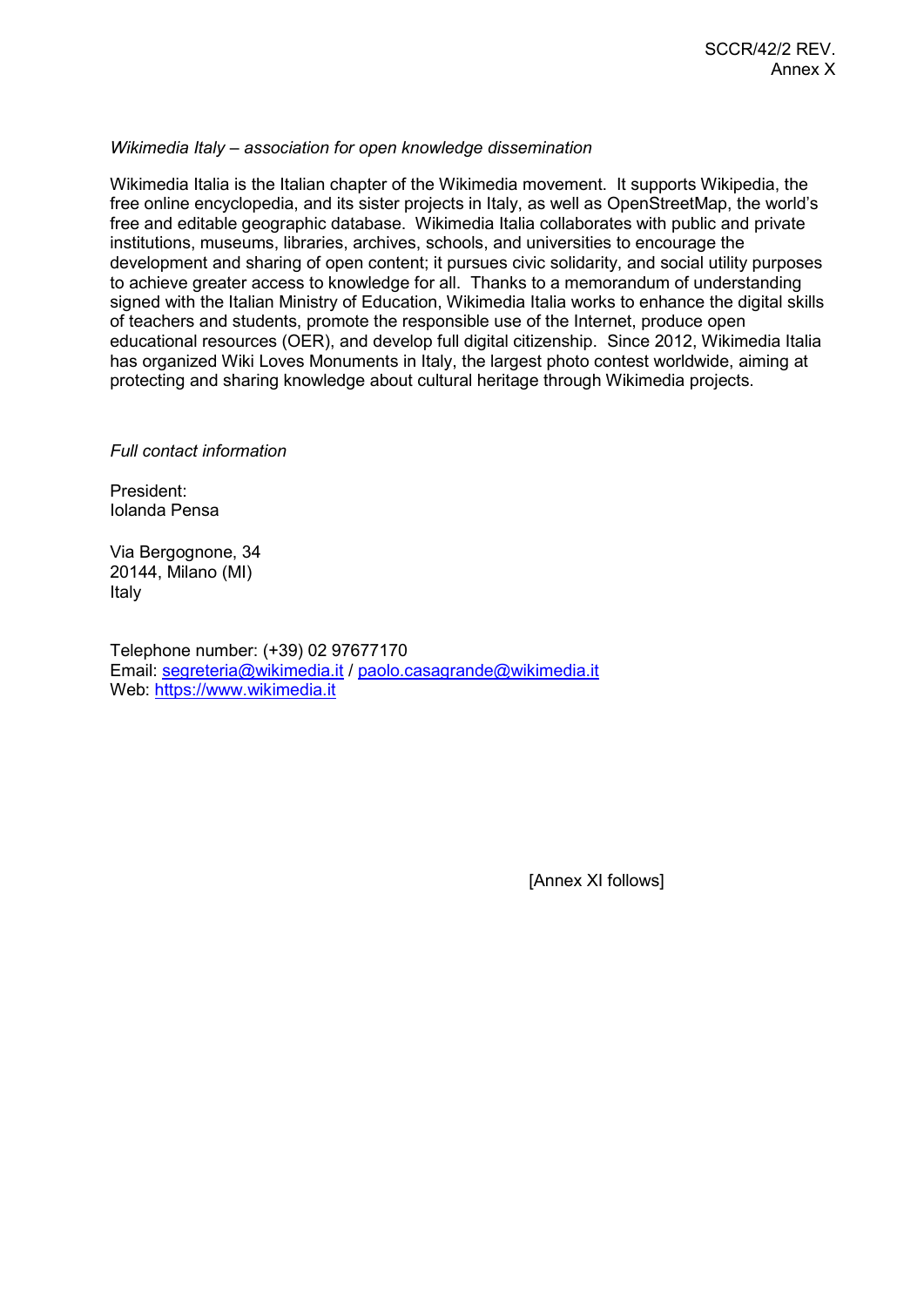## *Wikimedia Mexico*

Wikimedia México A.C. is a non-profit civil association that serves as the Wikimedia Foundation (WMF) chapter in Mexico. Its purpose is to disseminate and promote Wikipedia and WMF projects in its jurisdiction.

Wikimedia Mexico's mission is to empower and encourage people in the country to collect and create educational content under a free license or in the public domain, and to disseminate it effectively and globally.

*Full contact information*

Chairman of the Board: José Flores Sosa

Calzada de Tlalpan 4A 19 UH Multifamiliar Tlalpan C.P. 04400, Colonia Educación, Coyoacán, Ciudad de México Mexico

Telephone number: +52 1 555103 8527 Email: [wikimediamexico@gmail.com](mailto:wikimediamexico@gmail.com) Web:<https://mx.wikimedia.org/>

[Annex XII follows]